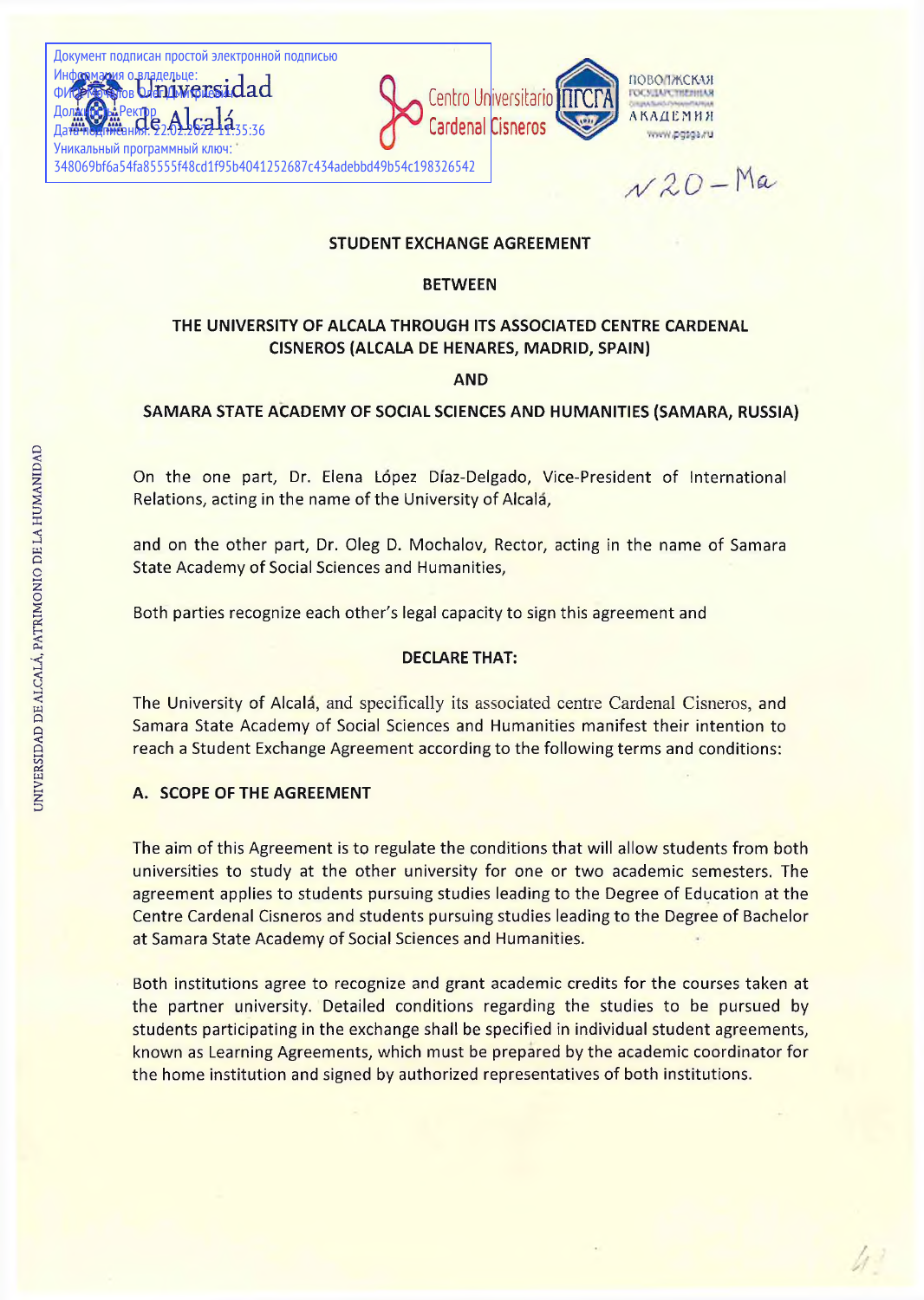



### **B. NUMBER OF STUDENTS**

During the period of validity of this Agreement and beginning in the academic year 2014-2015, the Centre Cardenal Cisneros may send each year to Samara State Academy of Social Sciences and Humanities a maximum of 2 students for a year-long stay or twice as many for a one-semester stay. Likewise, Samara State Academy of Social Sciences and Humanities may send each year to the Centre Cardenal Cisneros a maximum of 2 students for a year-long stay or twice as many for a one-semester stay. These students are exempt from the obligation to pay tuition fees in the host institution.

### **C. APPLICATIONS, SELECTION AND ADMISSION OF STUDENTS**

Application for participation in the Student Exchange Program will be conducted in accordance with the following principles:

- Students from Samara State Academy of Social Sciences and Humanities should possess prior knowledge of the language of instruction of the courses that they plan to take at the Centre Cardenal Cisneros equivalent to or higher than the **B1.2 level** of the European Framework of Reference for Languages.
- Exchange students from the Centre Cardenal Cisneros should possess prior knowledge of the language of instruction of the courses that they are going to study equivalent to or higher than the **B1.2 level** of the European Framework of Reference for Languages.
- The sending institution should guarantee that the candidates chosen to participate in this Program meet the language requirements.
- Each university will submit to the corresponding office of the receiving institution the list of students selected for participation in this program not later than 30th of April of each year for students applying for admission during the first semester of the following academic year. The deadline is 30<sup>th</sup> of September for students applying for admission for the second semester.
- The final decision for admission is always at the discretion of the receiving institution, which can deny admission to any of the students proposed by the sending institution.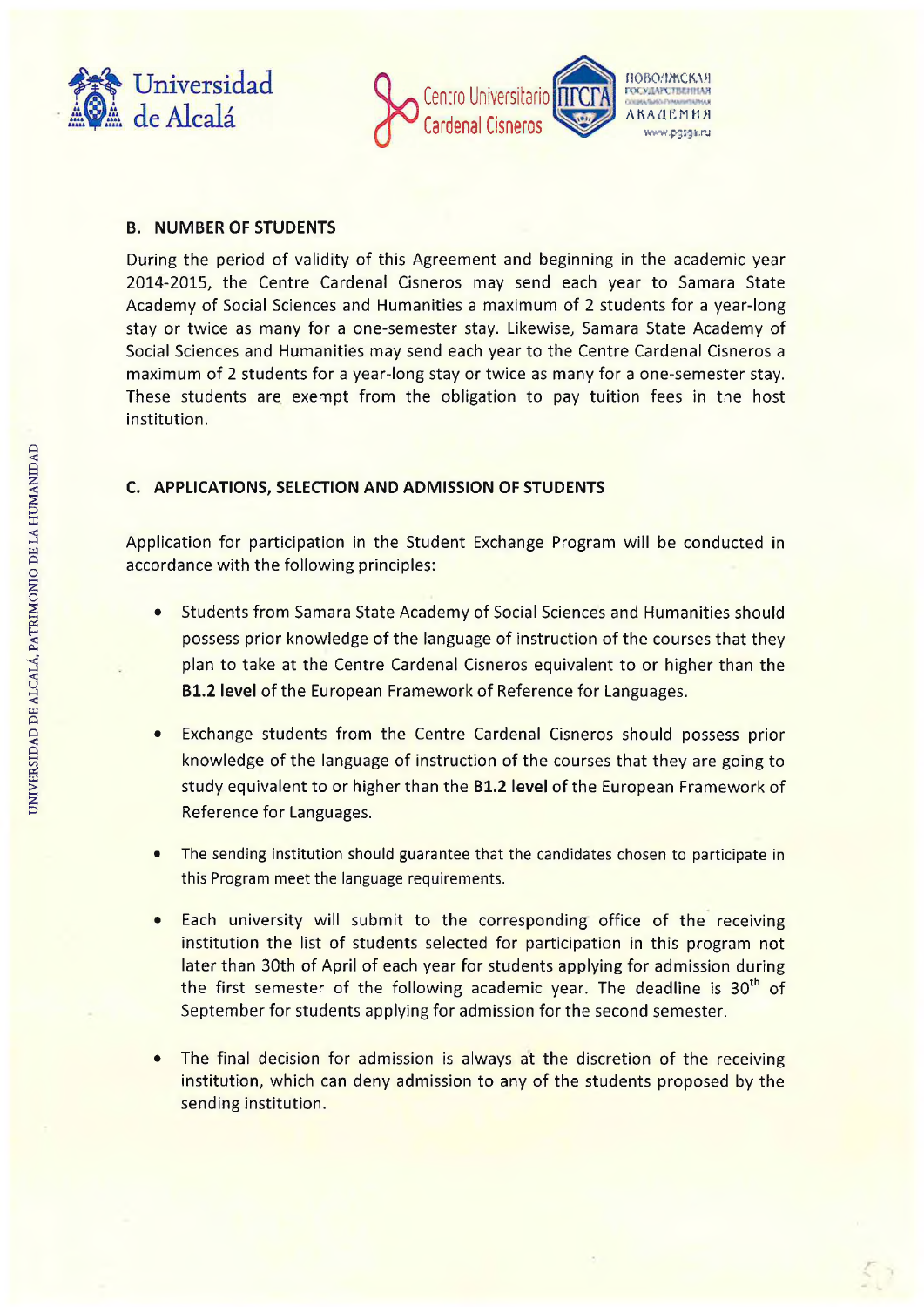



# **D. RESPONSIBILITIES OF STUDENTS AND UNIVERSITIES PARTICIPATING IN THE AGREEMENT**

- Students are required to subscribe comprehensive health and accident insurance for the entire duration of their stay at their own expense. This insurance should also cover all expenses pertaining to repatriation to the country of origin in case of death or severe injury.
- Students will be responsible for travel costs to and from the University of Destination and all other expenses not expressly stipulated in the previous sections of this agreement, including accommodation, books, consumables and all other expenses arising from the exchange.
- Following the completion at the host institution of the studies stipulated in the Learning Agreement all students should return to their home university. Any extension of their stay should be approved by both universities.
- Students participating in this Programme shall be subject to the rules and regulations of the host institution during the entire duration of their stay. They will also have the rights and privileges enjoyed by other students enrolled at the host institution.
- When necessary, the host institution will provide all relevant documentation needed to obtain student visas.
- Both universities will facilitate and support all applications for grants from national or international institutions which may provide financial support for this exchange.

#### **E. DURATION OF THE AGREEMENT**

This agreement shall remain in effect for a period of 3 years from the day of signing. It will be renewed automatically for periods of one year at a time for as long as neither party wishes to terminate it. A minimum period of six months' notice in writing will be required from either party wishing to terminate the agreement. In the event of termination, all commitments to students participating in the Program will be honored by both parties.